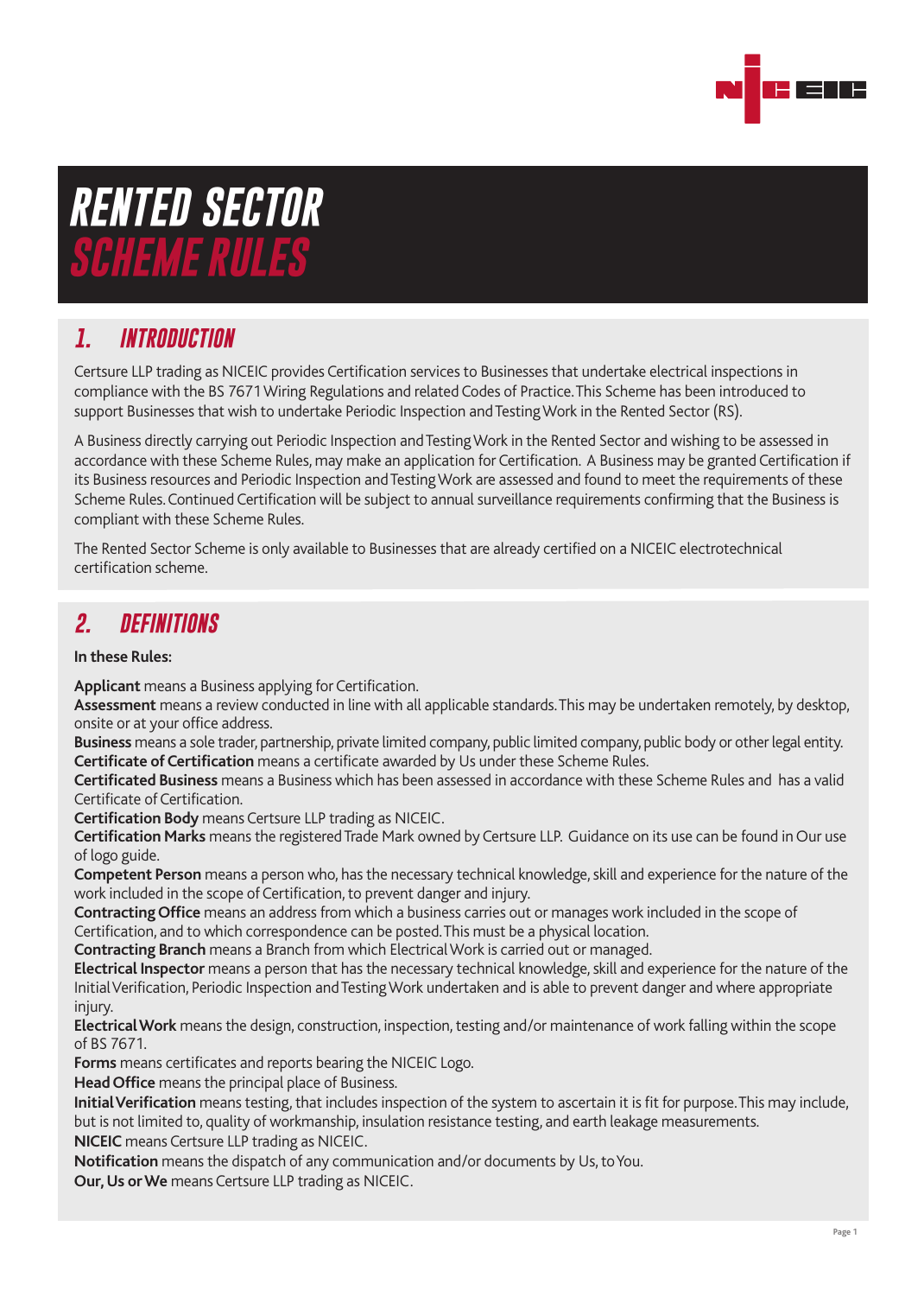**Periodic Inspection and Testing Work** means the inspection and testing of the condition of an existing electrical installation, to identify any deviations against BS 7671.

**Principal Duty Holder** means a person appointed by the Business who is a principal or employee of the Business and has an understanding of, and day to day responsibility for, the Health and Safety and other statutory requirements relating to the work undertaken.

**Qualified Supervisor** means a Competent person, proposed by the Business, subject to acceptance and surveillance Assessment(s) by Us, who has a minimum of 2 years Technical Responsibility and is available on a full time basis, who has specific responsibility for safety, adherence to technical standards, and Electrical Work undertaken by the Business and its quality, on a day to day basis.

**Register of Certificated Businesses** means a register of Businesses who hold a valid Certificate of Certification maintained and published by the Certification Body.

**Register of Electrical Inspectors for the Rented Sector** means the Register of Businesses which have a valid Rented Sector Scheme Certificate of Certification.

**Registration** means the inclusion of a Businesses Trading Title on the applicable Register(s).

**Scheme Rules** means the Certification Body's Scheme Rules as defined in this document and updated from time to time. **Scheme Specific Work** means work covered by these Scheme Rules and included within the scope of Certification.

**Sub-Contracting** means giving contractual responsibility to another Business for ensuring the work complies with, and is of a standard not less than that affording conformity with the certification standards and applicable Industry Codes of Practice.

**Suspension** means the Business's details will be held as inactive, details will be removed from all public registers and the Business will cease to advertise as 'Certified', removing all trademarks and logo's while in the process.

**Trade Marks** means the NICEIC logos and any other such devices as Certsure LLP may register.

**Trading Title** means the legal name including, where applicable, the trading style of the Business.

**You** means an Applicant or a Business which has been assessed in accordance with these Scheme Rules and holds a valid Certificate of Certification.

#### *3. APPLICATION*

- 3.1 The Business will:
	- (a) complete an application form and submit it to Us detailing the Contracting Office(s) of the Business for each Branch for which Certification is sought or required; and
	- (b) apply for Certification, and if the application is accepted, the Business agrees to comply with these Scheme Rules; and
	- (c) understand that extensions to scope of Certification may be made available to the Business by Us. Such extensions to Certification will be subject to separate application and Assessment; and
	- (d) declare to Us if the Business has applied for, holds, has held or has had refused or cancelled a previous Certification with a Scheme.

# *4. FEES AND CHARGES*

- 4.1 We will prescribe and publish fees and charges which together with applicable VAT will be payable in accordance with the payment terms stated on the invoice.
- 4.2 A fee may be payable in respect of each application for Certification and will accompany the application. The fee covers the administrative cost involved in processing the application and the initial Assessment of You.
- 4.3 A fee will be payable for any additional Assessments in connection with your Certification. All fees and charges relating to a Certification will be as prescribed in accordance with the invoice payment terms.
- 4.4 All fees and charges relating to the application will be retained by Us irrespective of the outcome.
- 4.5 If You fail to provide facilities for an Assessment for which You have been given reasonable notice, or cancel an arranged Assessment by giving Us less than 21 days notice of cancellation, or fail to comply with Application or Surveillance Assessment requirements, You will be responsible for payment of Our charges.
- 4.6 Any charges and costs incurred between the Business and Us, for affinity services (such as training and goods) will be paid in accordance with the payment terms notified.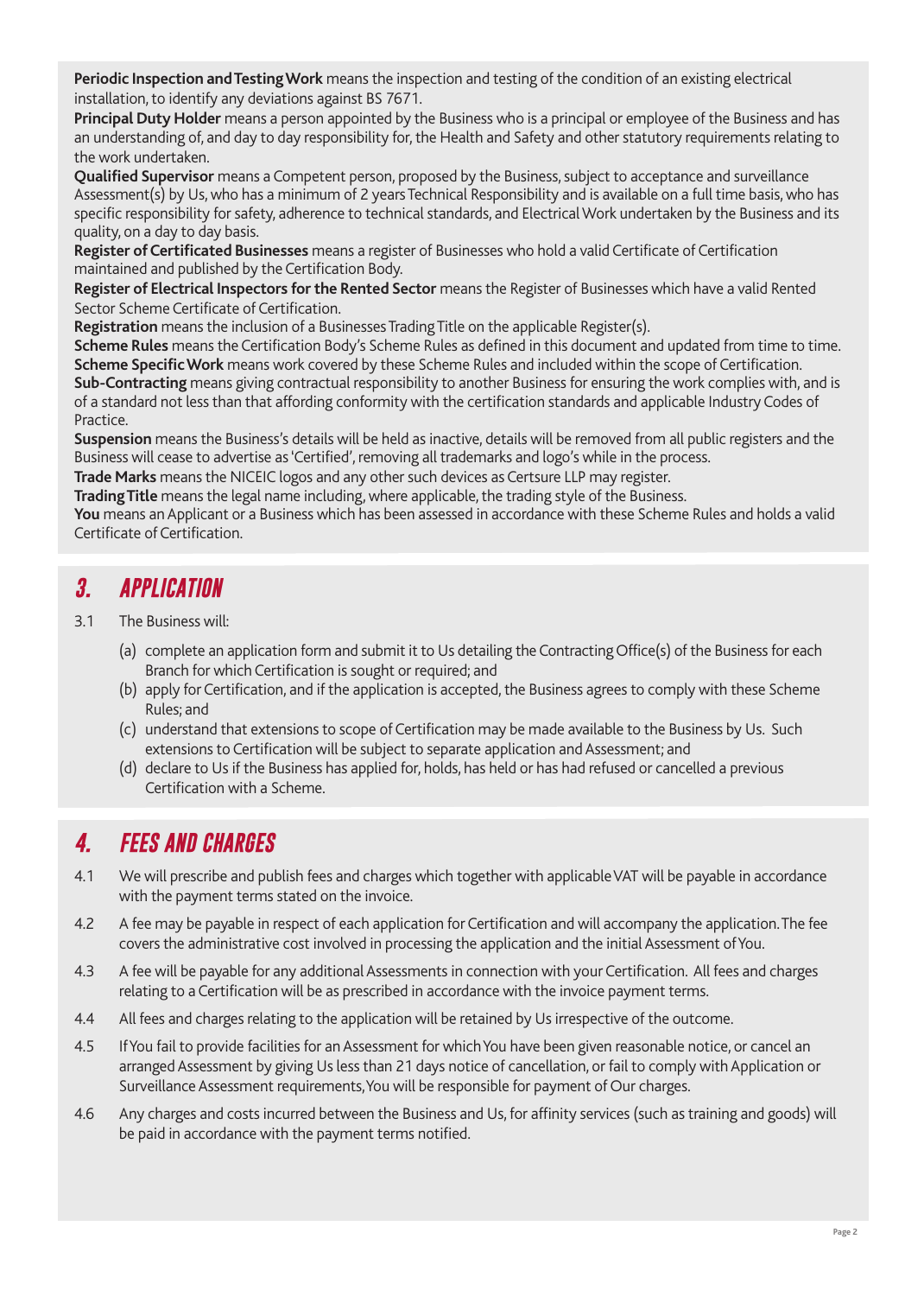# *5. PERSONNEL*

- 5.1 A Principal Duty Holder is responsible for:
	- (a) all matters relating to Certification and will be the main point of contact for all communication with Us; and
	- (b) maintenance of the standard and quality of the Periodic Inspection and Testing Work carried out or managed by the Business and for the assignment of Periodic Inspection and Testing Work to an Electrical Inspector; and
	- (c) ensuring systems are in place whereby all Periodic Inspection and Testing Work completed in the Rented Sector is carried out by Competent Persons who are adequately and appropriately supervised, and that the required forms of Certification have been issued for all completed work.
	- (d) ensuring that You undertake work activity in compliance with all relevant statutory requirements.
- 5.2 The Electrical Inspector is responsible for:
	- (a) the day to day safety, technical standard and quality of their Periodic Inspection and Testing Work; and
	- (b) having basic fire safety awareness; and
	- (c) fulfilling the relevant qualifications and training, including Continuing Professional Development requirements and experience prescribed and published by Us; and
	- (d) accommodating Assessments by Us; and
	- (e) being available and having direct responsibility on a day to day basis for the Business; and
	- (f) the technical standard of work; and
	- (g) being conversant with the Electricity at Work Regulations\*, BS 7671\*, associated guidance material\* as prescribed by Us, appropriate British Standards\*, other Industry Codes of Practice\*, and Building Regulations; and
	- (h) being proficient in the inspection, testing, verification, certification, and reporting procedures for Periodic Inspection and Testing Work undertaken by the Business; and
	- (i) safeguarding Our branded forms against loss or theft or unauthorised use; and
	- (j) ensuring that results of inspection and testing are properly recorded on the appropriate prescribed forms of Certification and reporting, and for reviewing and confirming that the results recorded are acceptable.
	- (k) the monitoring of all persons undertaking Periodic Inspection and Testing Work and their suitability including qualifications and training, including Professional Development requirements and experience.

# *6. REQUIREMENTS FOR CERTIFICATION*

- 6.1 A Business may apply for Certification if it:
	- (a) currently certified on a relevant NICEIC Electrotechnical Scheme; and
	- (b) provides a physical postal address for correspondence for its Contracting Office(s); and
	- (c) has documentation and records appropriate to the range and scale of Periodic Inspection and Testing Work in the Rented Sector undertaken; and
	- (d) has available for assessment sufficient Periodic Inspection and Testing Work in the Rented Sector that is of a standard acceptable to Us. This standard will conform with BS 7671\*, appropriate British Standard\* and relevant Industry Codes of Practice\*; and BS 7671\* Requirements for Electrical Installations (IET Wiring Regulations); and
	- (e) has a system in place to ensure that appropriate prescribed forms of reporting are issued for all completed Periodic Inspection and Testing Work in the Rented Sector in accordance with the requirements of BS 7671\*; and Associated guidance material\* as prescribed by Us, Appropriate British Standard\* and other Industry Codes of Practice\*; and
	- (f) employs only Competent Persons to carry out work who are adequately and appropriately supervised; and
	- (g) has test instruments appropriate to the range and scale of work undertaken, with records demonstrating the consistency and ongoing accuracy of test instruments held or hired; and
	- (h) maintains a record of all complaints received for a minimum of 6 years, or longer if contractually agreed, about the technical standard of work undertaken, together with a record of the corrective action, if any, undertaken to resolve those complaints; and
	- (i) has a documented Health and Safety policy statement and carries out risk assessments as appropriate; and
	- (j) has in place the prescribed insurance to cover the range of work undertaken, including:
		- (i) has at least £2m public liability insurance cover
		- (ii) at least £250,000 professional indemnity insurance cover; and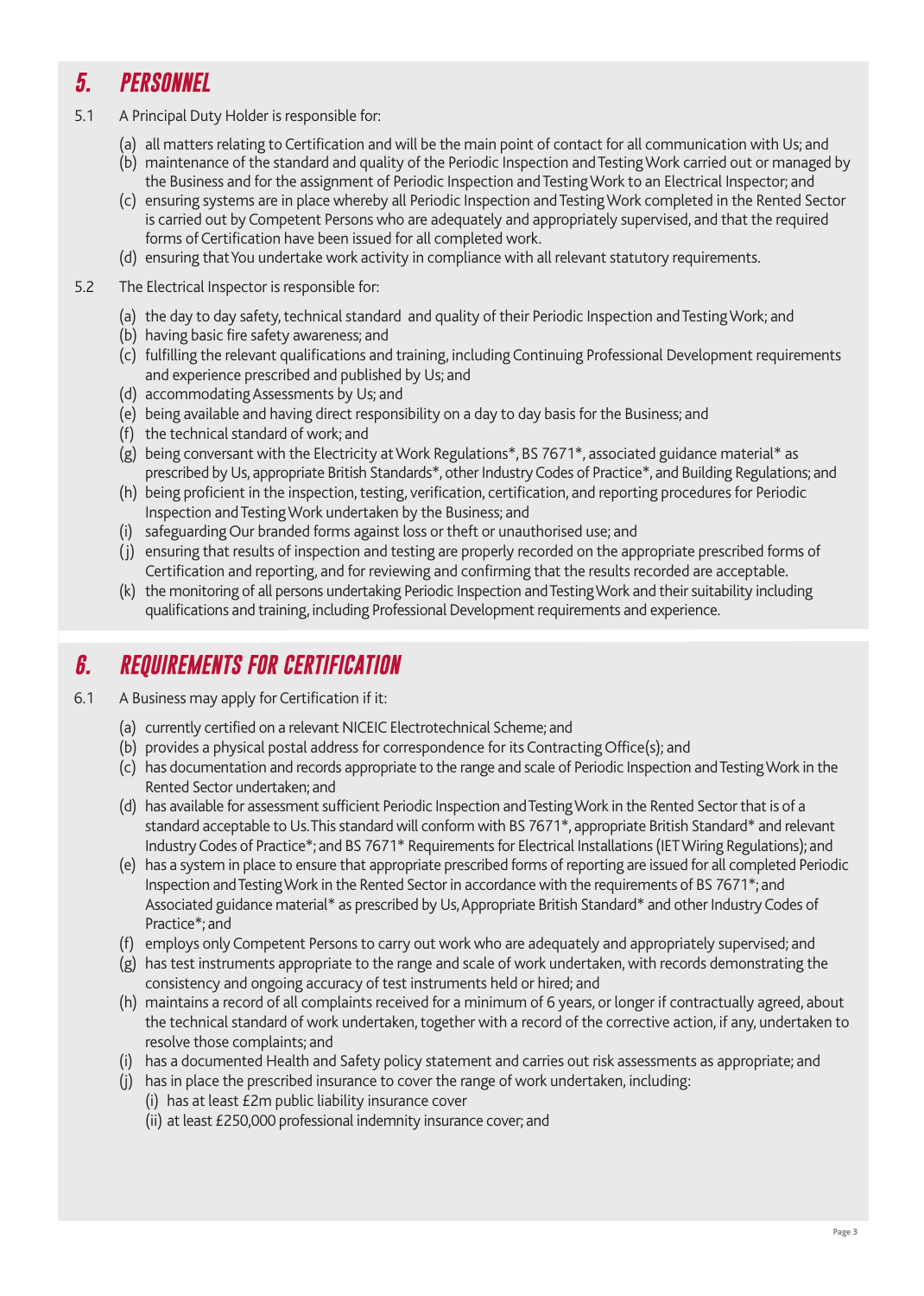# *7. APPLICATION ASSESSMENT*

- 7.1 The extent of Assessment will be prescribed by Us taking into account the range, scale and geographical spread of the Periodic Inspection and Testing Work carried out or managed by the Business.
- 7.2 Each proposed Electrical Inspector, as appropriate, will be present throughout the Assessment. The nominated Principal Duty Holder will be present for the opening and closing meetings. No other person will be present during the Assessment without the express prior agreement of Our Assessor, or Us.
- 7.3 Every applicant will:
	- (a) allow Our Assessor to complete the Assessment process by assessing the Applicant's test instruments, documentation, records and Periodic Inspection and Testing Work completed and in progress. This will include all the items referred to in Requirements for Certification, together with such other items as may be prescribed by Us; and
	- (b) provide to Our Assessor, a list of all Periodic Inspection and Testing Work completed during the previous 12 months and of all Periodic Inspection and Testing Work in progress and make available the reports relating to that work; and
	- (c) provide facilities for such Assessments, including transport, tools, plant, test equipment and access to its place of business and to the work selected for Assessment; and
	- (d) demonstrate to the Assessor that Our Forms, Trademarks or Logos have not been used in any manner or for any purpose, nor will You in anyway represent yourself as being certified.
- 7.4 Any non-conformity(ies) identified during the Assessment may result in additional Assessment(s) unless the identified non-conformity(ies) can be rectified via alternative methods such as correspondence. Our decision will be final in respect of appropriate rectification of non-conformity(ies). Additional Assessments will incur fees.
- 7.5 All electronic recording devices are to be switched off for the duration of the Assessment, and it is not permitted that any part of the Assessment is recorded.
- 7.6 A completed Assessment will result in a recommendation; this will be communicated during the closing meeting(s). Any recommendation is always subject to independent review and Certification decision.
- 7.7 When requested by Us, You will provide access and facilities to allow for the attendance of internal and/or external parties such as the United Kingdom Accreditation Service (UKAS) to witness Assessments carried out by Us

# *8. CERTIFICATION*

- 8.1 When considering an application, We may at Our discretion decide to:
	- (a) grant Certification; or
	- (b) grant Certification with Defined Scope in which event the scope of work covered by these Scheme Rules will be subject to such conditions as We see fit, and which will be agreed by and notified to You; or
	- (c) defer further consideration of the application for a defined time because either insufficient work was available for Assessment or the applicant otherwise failed to meet the Requirements for Certification and/or Application Assessment. Under these circumstances a further Asessment of the Applicant may be necessary for which a charge will be payable in accordance with Our Fees and Charges: or
	- (d) reject the application.
- 8.2 An application for Certification may be cancelled by Us, 12 months from the date of the application being received if the Applicant has not complied with these Scheme Rules to enable Us to grant Certification.
- 8.3 If You have been certified with Us previously either under a previous trading title or your current trading title, and a claim was paid out under Our Platinum Promise Warranty, You will be required to reimburse all fees incurred before Certification is granted otherwise the application will be rejected.
- 8.4 When Certification is granted, the Trading Title of the Business will be included in the applicable Register(s) of Certified Businesses.
- 8.5 The Certificate is issued when We have confirmed compliance with these Scheme Rules.
- 8.6 Certification will be effective from the date that We are satisfied the required conditions have been met and all fees have been paid. Subject to continued compliance with the Scheme Rules and scheme requirements, the Business will remain certified.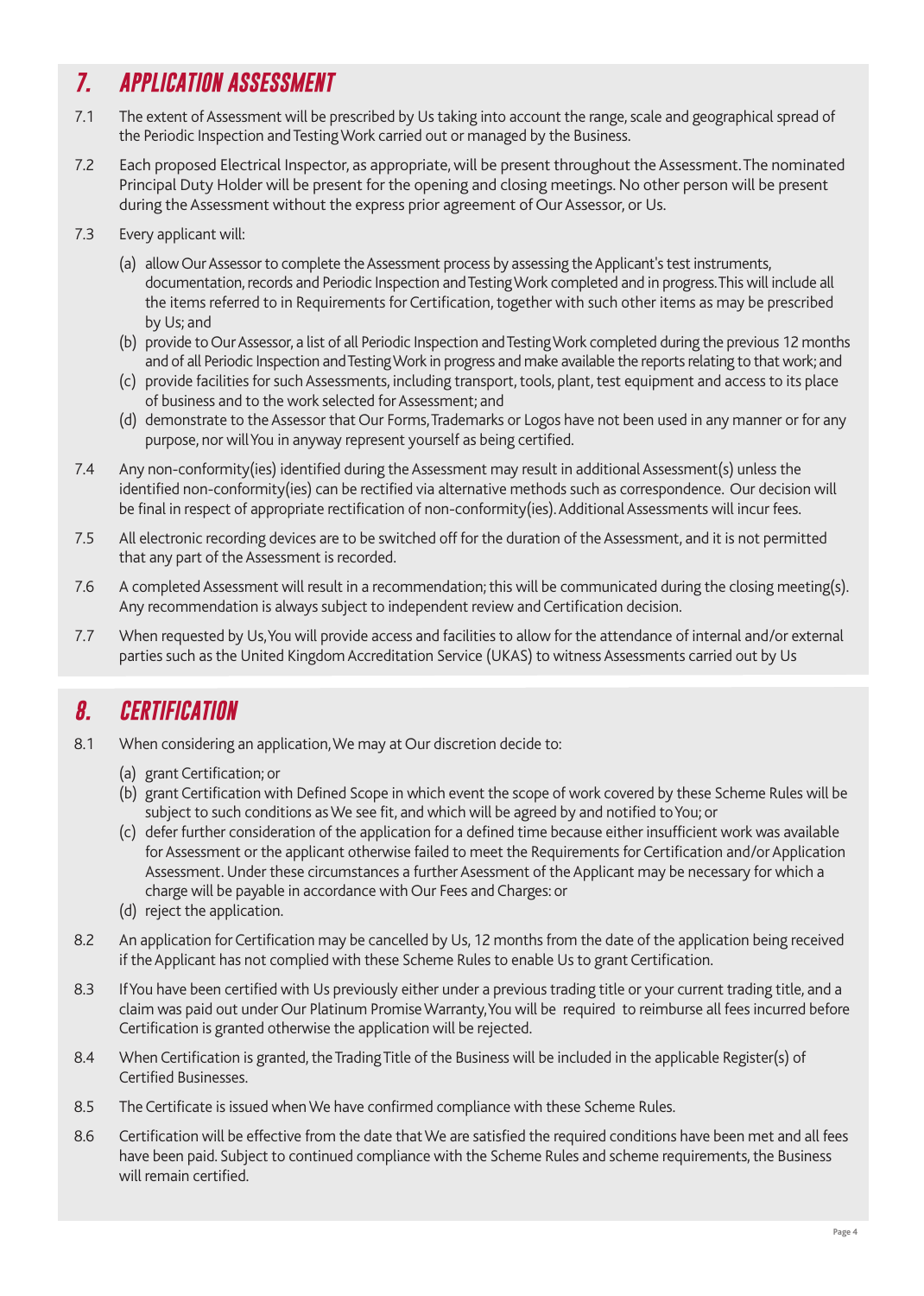# *9. CONDITIONS FOR CONTINUED CERTIFICATION*

- 9.1 You are eligible for continued Certification for as long as:
	- (a) We are satisfied that You continue to comply with these Scheme Rules published, updated and notified, by Us to You; including increases to fees and the undertaking of surveillance requirements; and
	- (b) payment of all fees is made by the due date; and
	- (c) contact information for your Business is kept up to date by You and any changes notified to Us immediately; and
	- (d) records are maintained for a minimum of 6 years or longer if contractually agreed inclusive of but not limited to; specifications, certificates, competence records and complaints.
	- (e) You demonstrate compliance at Surveillance, through successful Assessment outcome(s).

#### *10. SUB-CONTRACTING*

- 10.1 You will not sub-contract work within the scope of the Certification without first getting the agreement of the person ordering the work.
- 10.2 You will permit the Assessment of and accept full responsibility including any liability arising from work subcontracted to another party.
- 10.3 Where You sub-contract Electrical Work, that work must:
	- (a) be carried out in its entirety by a Business which holds a current certificate covering the range of work subcontracted, issued by a Certification Body accredited by UKAS to ISO/IEC 17065: 2012; or
	- (b) be inspected and tested during construction and on completion, and certified, in accordance with BS 7671, by a Business which holds a current certificate covering the range of work sub-contracted, issued by a Certification Body accredited by UKAS to ISO/IEC 17065: 2012.

# *11. CHANGES TO CERTIFICATION*

- 11.1 You will give notice to Us of any change to the Certified Business's details. Such notice will be given immediately or within a maximum of 30 days of any such change becoming effective. Following such notification, continued Certification will be at Our discretion. Such changes include but are not limited to, changes of:
	- (a) legal constitution
	- (b) Trading Title
	- (c) address
	- (d) Principal Duty Holder
	- (e) Electrical Inspector
	- (f) financial status
	- (g) other significant particulars
	- (h) declarations upon the basis of which Certification was granted
- 11.2 Where, notwithstanding a change of legal constitution or Trading Title, You remain unchanged in all other material respects, We may at Our discretion grant a transfer of Certification. The Business to which Certification is transferred will sign an undertaking that it will comply with these Scheme Rules and accept full responsibility for the work within the scope of Certification undertaken by the previous holder of the Certification. Where a partnership is dissolved, Certification may be transferred to a new Business comprising one or more of the former partners subject to the written agreement of all the former partners.
- 11.3 Where, in Our opinion, the changes are such that the conditions under which Certification was granted are significantly affected, You will, if We so require:
	- (a) make a new application for Certification; or
	- (b) make facilities available, as required by these Scheme Rules, for an additional Assessment of You to confirm continued compliance; or
	- (c) where there is a significant change in the range of Periodic Inspection and Testing Work undertaken by You, You will notify Us without delay and, if We so require:
		- (i) make a new application for Certification; or
		- (ii) make facilities available, as required by these Scheme Rules, for an additional Assessment of You to confirm continued compliance; or
		- (iii) accept Certification with Defined Approval, in which event, the scope of Electrical Work covered by these Scheme Rules will be subject to such conditions as We see fit and which will be agreed by and notified to You.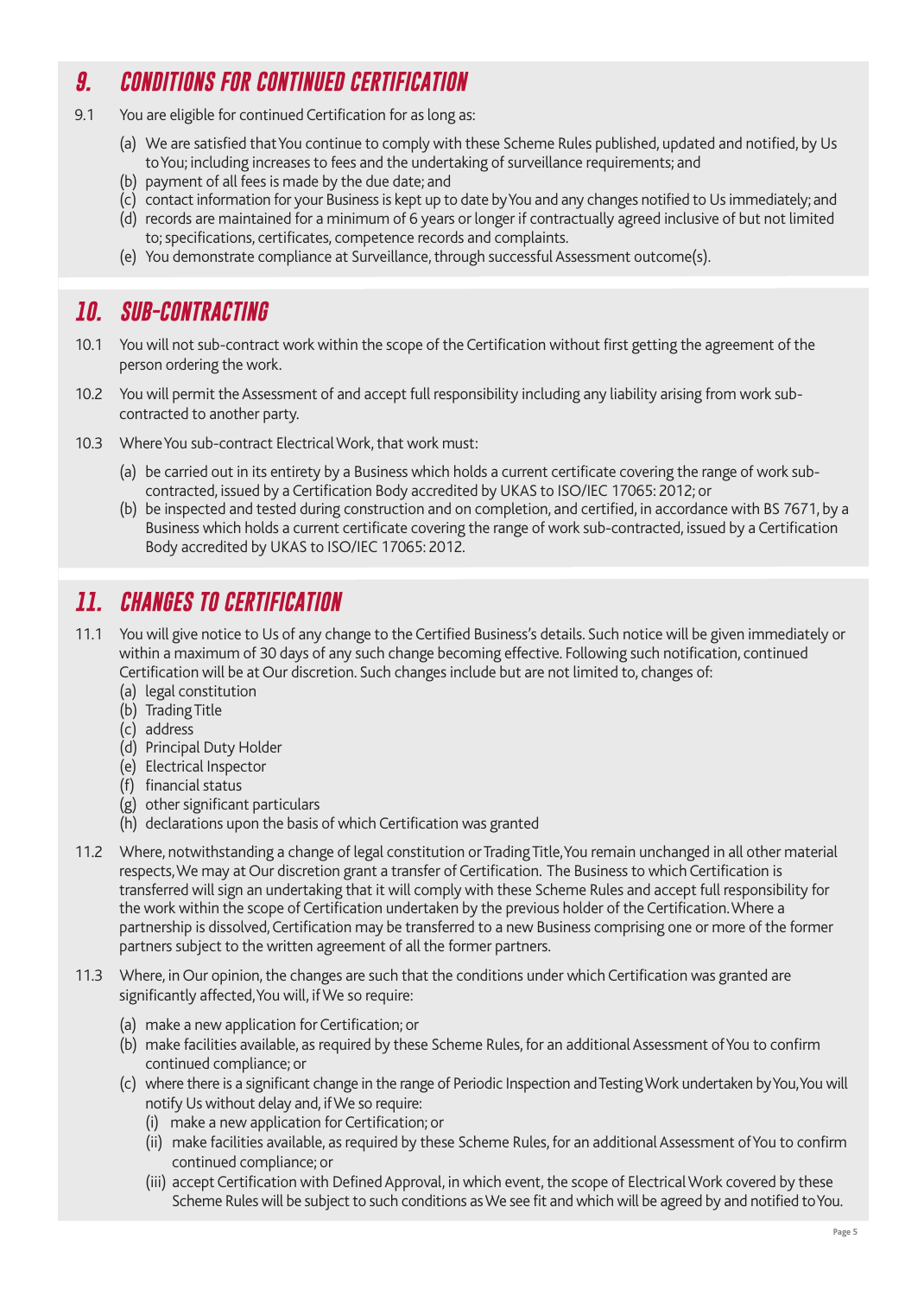- 11.4 Where a Principal Duty Holder ceases to be employed in that capacity,You will advise Us without delay and within 30 days of the change, provide a declaration on the form prescribed by Us to confirm that a suitable replacement has been appointed.
- 11.5 Where an Electrical Inspector ceases to be employed in that capacity, You will advise Us within 30 days of the change, provide a declaration on the form prescribed by Us to confirm that all Periodic Inspection and Testing Work in the Rented Sector is, and will continue to be, undertaken by a named Competent Person. A replacement Electrical Inspector accepted by Us\*\* will be employed in that capacity within 120 days of the former Electrical Inspector ceasing to be employed in that capacity.
- 11.6 Fees and charges paid in respect of change of Certification particulars, or a transfer of Certification are not refundable.
- 11.7 Where there is change to the Electrotechnical Certification; You will be required to confirm if You undertake Periodic Inspection and Testing Work.

#### *12. SURVEILLANCE*

- 12.1 For the purpose of determining continued eligibility for Certification, You will be required to facilitate surveillance requirements as defined by Us, based on the range, scope, number of personnel and geographical spread of the work undertaken.
- 12.2 During surveillance, You will produce to Our Assessor the below and enable the Assessment of the items referred to in Requirements for Certification:
	- (a) a list of all Inspection and Testing Work completed since the previous Assessment; and
	- (b) a list of all Inspection and Testing Work in progress; and
	- (c) make available the designs, method statements, commissioning and handover documents relating to that work; and
	- (d) duplicates of all prescribed forms of certification and evidence of Building Regulation compliance issued or in progress; and
	- (e) any other items as prescribed by Us; and
	- (f) a copy of your complaints log and complaints procedure.
- 12.3 The Principal Duty Holder will be available for the Assessment, attending the open and closing meetings.
- 12.4 Each Electrical Inspector(s) being assessed will be present throughout the Assessment.
- 12.5 You will provide facilities for such Assessments including transport and test equipment, and will arrange access to the work selected for Assessment.
- 12.6 You will provide access to your records, demonstrating retention for a minimum of 6 years or longer if contractually agreed, inclusive of but not limited to; specifications, certificates, competence records and complaints.
- 12.7 The cancellation by You of two or more scheduled assessments will lead to a review of your Certification, this could in turn lead to Suspension and/or Cancellation of Certification.
- 12.8 Where You are found not to comply with the requirements of these Scheme Rules, We will notify You of the nonconformity(ies), which may necessitate Us carrying out further Assessments. You will be responsible for your own costs and for payment of Our fees for further Assessments as may, be determined and published by Us. Where Our Assessor identifies non-conformity(ies), You will undertake appropriate remedial action within the timescales prescribed.
- 12.9 Where You fail to provide facilities for an Assessment for which reasonable notice has been given or cancel an arranged Assessment by giving less than 21 days' notice, or fail to comply with the Requirements for Certification. You will be responsible for payment of Our fees as may, be determined and published by Us.
- 12.10 When requested by Us, You will provide access and facilities to allow for the attendance of internal and/or external parties such as the United Kingdom Accreditation Service (UKAS) to witness Assessments carried out by Us.
- 12.11 All electronic recording devices are to be switched off for the duration of the Assessment and, it is not permitted that any part of the Assessment is recorded.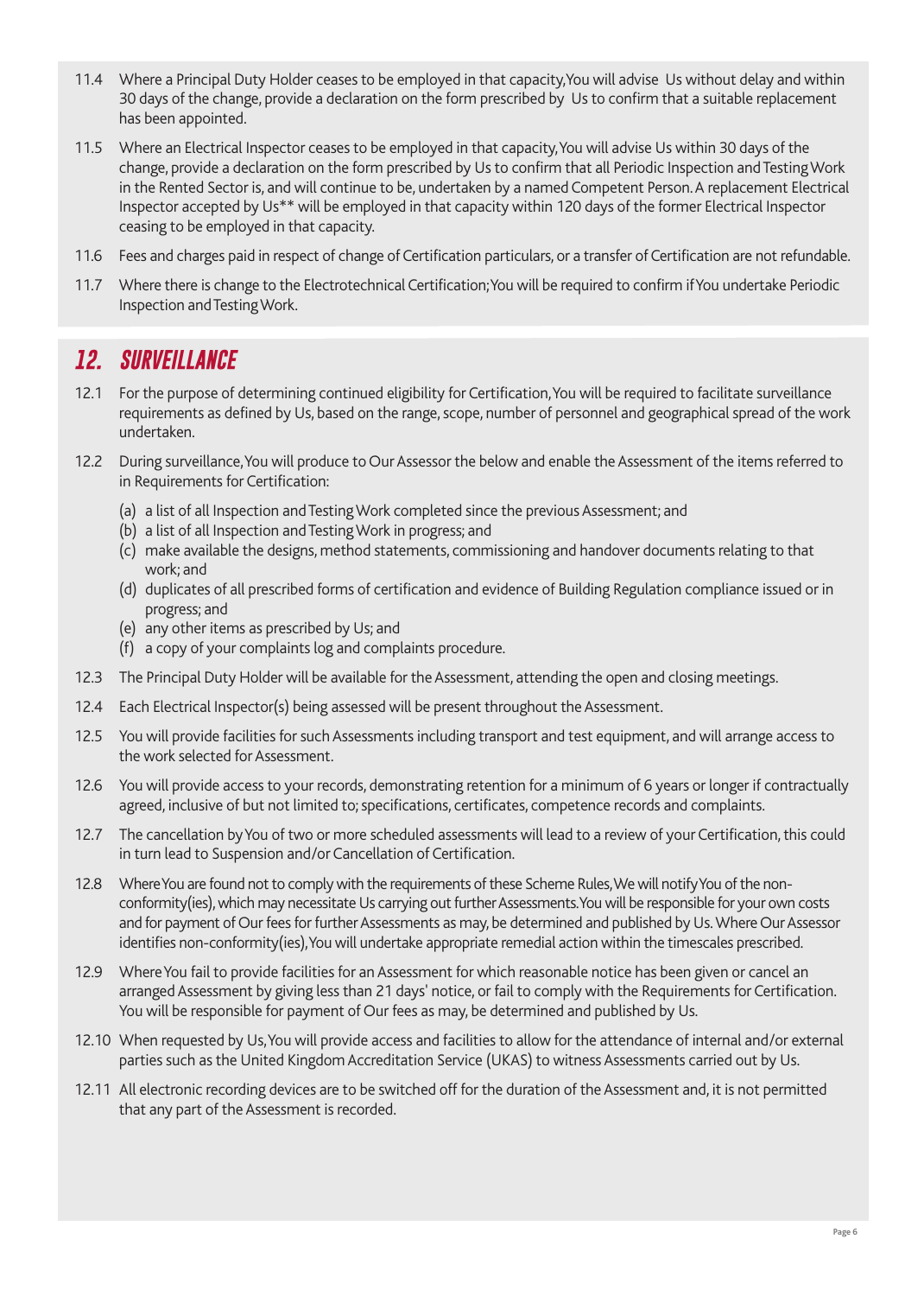# *13. SUSPENSION OF CERTIFICATION*

- 13.1 Businesses can request to suspend their Certification. This is termed voluntary suspension, this request will be reviewed against the scheme requirements prior to action and again upon request to lift this voluntary status.
- 13.2 We may, suspend with immediate effect, your Certification from the Register(s) of Certificated Businesses if it is shown to the satisfaction of Us that You have:
	- (a) failed to make payment to Us of the prescribed charges as required by these Scheme Rules; or
	- (b) failed to notify Us of any change of Certification details; or
	- (c) failed to provide surveillance facilities, as required; or
	- (d) failed to accept surveillance requirements as prescribed by Us having regard to the range, scale and geographical spread of work undertaken within the scope of Certification; or
	- (e) sub-contracted work other than in accordance with these Scheme Rules; or
	- (f) failed to comply with Complaint Resolutions, including responding to communications, undertaking remedial action(s) within a specified timeframe(s), providing facilities for Site Inspection(s), reimbursing Us of costs incurred by employing another Certified Business to resolve a complaint about the technical standard of work; or
	- (g) multiple consumer complaints submitted to Us; or
	- (h) a complaint, against your Business regarding the technical standard of work undertaken by You, which causes Us concern; or
	- (i) made any wilful misrepresentation in connection with your Certification; or
	- (j) culpably or negligently created, or caused a risk to life or limb or a serious hazard through the use, in work, of faulty or unsuitable materials; or by faulty design or workmanship; or
	- (k) carried out work below the standard required by; the standards under which Certification was granted; or
	- (l) performed any act or behaved in a manner which, in Our opinion, is contrary or prejudicial to Our objectives or reputation; or
	- (m) made use of the Certificate of Certification, Trademarks, Logos or Certification Marks in a manner which, in Our opinion, is likely to bring Us or the Scheme into disrepute; or
	- (n) an inability to pay your debts as they fall due, or You suspend making payment on any of your debts, or any action, legal proceeding or other procedure or step is taken in relation to the Business concerning:
		- the suspension of payments, a moratorium of any indebtedness, winding up, dissolution or reorganisation (by way of voluntary arrangement, scheme of arrangement or otherwise, but excluding businesses' winding up for the purposes of reconstruction) and in the case of a winding up petition, such petition is not discharged or stayed within 14 days or, if earlier, prior to its advertisement; or
		- a composition, assignment or arrangement with any of its creditors; or
		- the appointment of a liquidator, receiver, administrator, administrative receiver, compulsory manager or other similar officer in respect of You or any of your assets; or
		- the enforcement of any mortgage, charge, pledge, lien, or other security interest securing any obligation of You or any other agreement or arrangement having similar effect; or
		- any attachment, sequestration, distress or execution that affects any of your assets and is not discharged within 7 days; or
	- (o) in Our opinion, changed the nature of your work or You cease to trade or if there are any changes in the ownership of your Business's which affects the conditions under which You were Certified; or
	- (p) failed to appoint Personnel as required by these Scheme Rules; or
	- (q) committed any other breach of the obligations imposed by these Scheme Rules; or
	- (r) failed to provide evidence of the correction of a non-conformity(ies) within the timescale prescribed.
	- (s) failed to demonstrate compliance at Surveillance through successful assessment outcome
- 13.3 Before moving to Cancellation of Certification, a review will be completed by Us, once We have confirmed the Business's breach of these Scheme Rules, action will commence as advised in Cancellation of Certification.
- 13.4 A Business's Certification which is suspended will not be transferred to another Business.
- 13.5 Notwithstanding the requirements of Confidentiality and Data Protection, We may at Our discretion make public the Suspension of a certified Business's Trading Title from the Register of Certificated Businesses and advise of the Scheme Rule(s) breached.
- 13.6 Suspension of Certification will not affect any existing rights and/or claims by Us against You and will not relieve You from fulfilling obligations accrued.
- 13.7 For whatever reason Certification is suspended, Our reputation must be protected therefore You must immediately cease all use of Certification Marks, Trademarks and Certification Logos.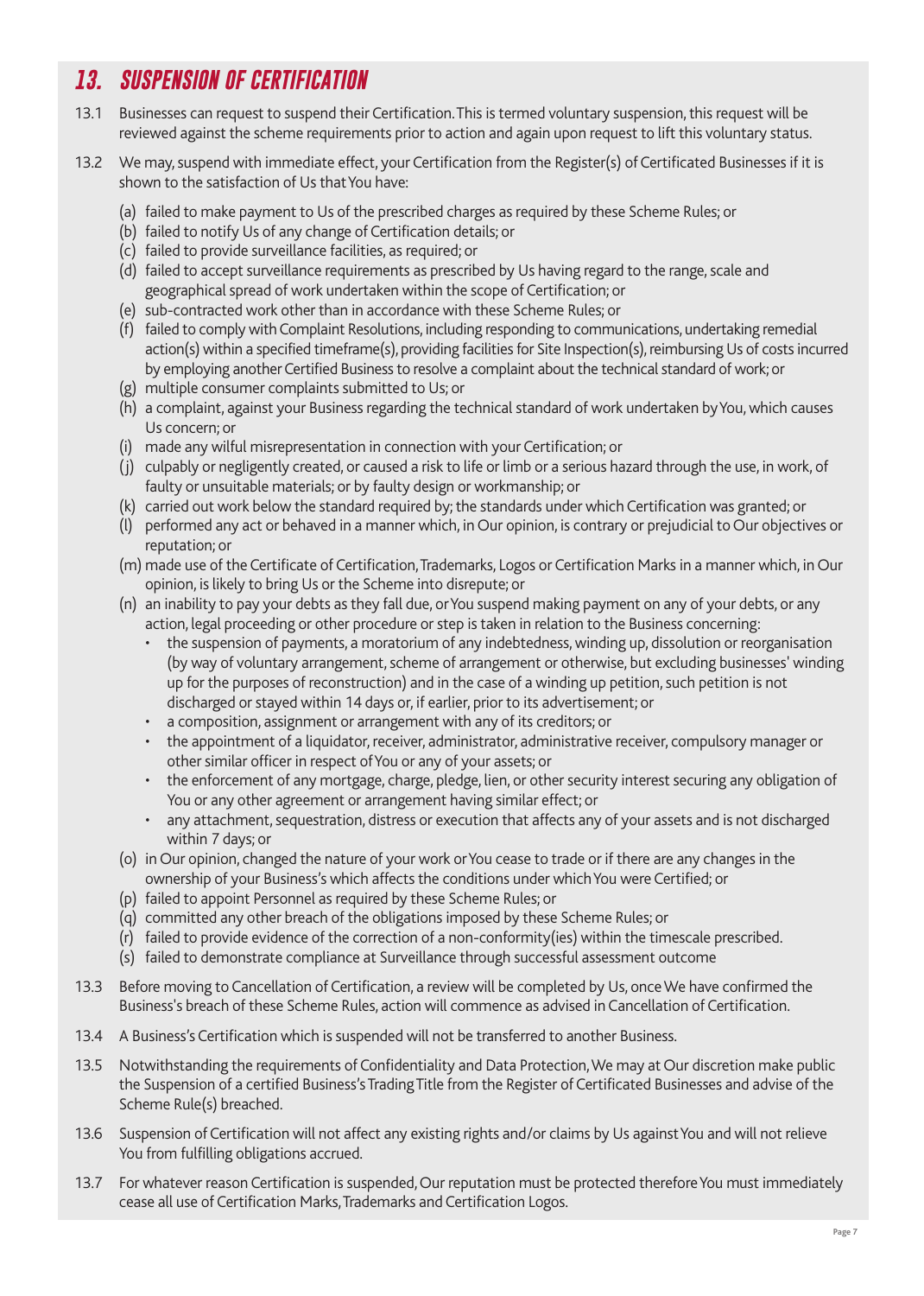# *14. CANCELLATION OF CERTIFICATION*

- 14.1 We may, at any time, remove your Trading Title from the Register(s) of Certificated Businesses if You fail to make payment of any fee(s), required by these Scheme Rules, by the due date. The decision to remove your Trading Title from the Register(s) under these Scheme Rules will be notified to You in writing and will be deemed to become effective at the expiration of 14 days after the recorded date of the communication unless a satisfactory explanation for the non-payment, a payment agreement or payment is received.
- 14.2 We may, at any time, remove your Trading Title from the Register(s) of Certificated Businesses if it is shown to the satisfaction of Us that You have:
	- (a) failed to notify Us of any change of Certification details, as required by these Scheme Rules; or
	- (b) failed to provide surveillance facilities, as required; or
	- (c) failed to accept surveillance requirements as prescribed by Us having regard to the range, scale and geographical spread of work undertaken within the scope of Certification; or
	- (d) sub-contracted work other than in accordance with these Scheme Rules; or
	- (e) failed to comply with Complaint Resolutions, including responding to communications, undertaking remedial action(s) within a specified timeframe(s), providing facilities for Site Inspection(s), reimbursing Us of costs incurred by employing another Certified Business to resolve a complaint about the technical standard of work; or
	- (f) multiple consumer complaints submitted to Us; or
	- (g) a complaint, against your Business regarding the technical standard of work undertaken by You, which causes Us concern; or
	- (h) made any wilful misrepresentation in connection with your Certification; or
	- culpably or negligently created, or caused a risk to life or limb or a serious hazard through the use, in Work, of faulty or unsuitable materials; or by faulty design or workmanship; or
	- carried out work below the standard required by; the standards under which Certification was granted; or
	- (k) performed any act or behaved in a manner which, in Our opinion, is contrary or prejudicial to Our objectives or reputation; or
	- made use of the Certificate of Certification, Trademarks, Logos or Certification Marks in a manner which, in Our opinion, is likely to bring Us or the Scheme into disrepute; or
	- (m) an inability to pay your debts as they fall due, or You suspend making payment on any of your debts, or any action, legal proceeding or other procedure or step is taken in relation to the Business concerning;
		- the suspension of payments, a moratorium of any indebtedness, winding up, dissolution or reorganisation (by way of voluntary arrangement, scheme of arrangement or otherwise, but excluding a members' winding up for the purposes of reconstruction) of it and in the case of a winding up petition, such petition is not discharged or stayed within 14 days or, if earlier, prior to its advertisement; or
		- a composition, assignment or arrangement with any of its creditors; or
		- the appointment of a liquidator, receiver, administrator, administrative receiver, compulsory manager or other similar officer in respect of You or any of your assets; or
		- the enforcement of any mortgage, charge, pledge, lien, or other security interest securing any obligation of You or any other agreement or arrangement having similar effect; or
		- any attachment, sequestration, distress or execution that affects any of your assets and is not discharged within 7 days; or
	- (n) in Our opinion, changed the nature of your work or You cease to trade or if there be any change in the ownership of your Business's which affects the conditions under which You were Certified; or
	- (o) failed to appoint Personnel as required by these Scheme Rules; or
	- (p) committed any other breach of the obligations imposed by these Scheme Rules; or
	- (q) failed to provide evidence of the correction of a non-conformity(ies) within the timescale prescribed; or
	- (r) no longer hold a valid electrotechnical certification.
	- (s) failed to demonstrate compliance at Surveillance through successful assessment outcome
- 14.3 Before deciding whether to remove your Trading Title from the Register(s) of Certificated Businesses, We will inform You of the alleged breach(s) of the Scheme Rules in writing and afford You an opportunity to offer an explanation within 14 days of the date of such notification. The review of the explanation will be made within a reasonable time following receipt, or if no such explanation is given, a decision will be made, and the removal process will continue.
- 14.4 With the exception of removal from the Register for non payment, a decision to remove your Trading Title from the Register under these Scheme Rules will be notified to You promptly in writing. After the expiration of 21 days from the date of the notification of the decision, your Trading Title will be removed from the Register(s).
- 14.5 A Certificate of Certification which is removed will not be transferred to another Business.
- 14.6 Any resignation of a Certified Business must be made to Us in writing by You.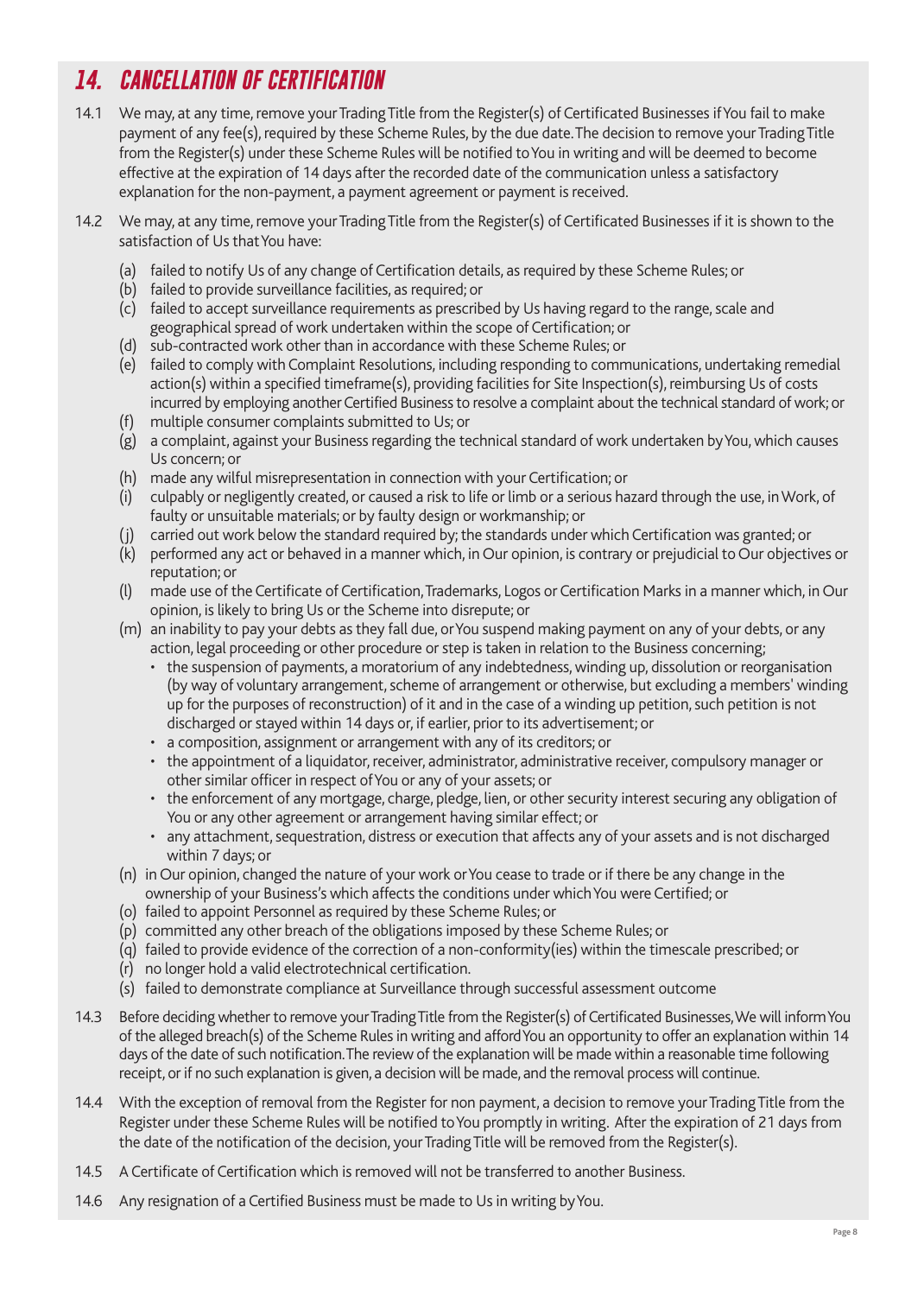- 14.7 Notwithstanding the requirements of Confidentiality and Data Protection, We may at Our discretion make public the removal of a Registered Business' Trading Title from the Register(s) of Certificated Businesses and advise of the Scheme Rule(s) breached.
- 14.8 Cancellation of Certification will not affect any existing rights and/or claims that We may have against You and will not relieve You from fulfilling your obligations accrued prior to cancellation.
- 14.9 For whatever reason Certification is removed, Our reputation must be protected therefore, You must immediately cease all use of Certification Marks, Trademarks and Certification Logos.

#### *15. COMPLAINT RESOLUTION*

- 15.1 When We receive a complaint alleging that the standard of Work, undertaken by You and within the scope of your Certification, is below that required by the Scheme, You will co-operate with our Complaint Resolution process, including investigation, response to communications, the sharing/return of documentation, attending Site Inspections and payment of associated costs incurred within the timescales set by Us.
- 15.2 If deemed necessary, You will be expected to accept a Site Inspection from a selection of dates given to You by Us. To facilitate Our Site Inspection(s), You will need to provide transport, test equipment, access to the work to be inspected and provide all documentation relating to the work. The Qualified Supervisor and/or Principal Duty Holder, where appropriate, will be present at these Site Inspections. The complainant or their representative is entitled to be present during such Site Inspections, but no other person will be present without prior agreement by Us.
- 15.3 We may at Our discretion facilitate a Site Inspection without your attendance when investigating a complaint.
- 15.4 Any remedial action identified as required must be completed within the specified time-frames at your own expense.
- 15.5 We may at Our discretion appoint another business to undertake Site Inspections. Where We decide that a complaint is justified, You will be liable to reimburse Us for all costs incurred.
- 15.6 Should any costs be incurred by Us during Complaint Resolution (inclusive of delivery of Site Inspections, mediation, Ombudsman costs and other undertakings), You will be liable to reimburse Us.

#### *16. USE OF OUR FORMS, TRADEMARKS, LOGOS AND CERTIFICATE OF CERTIFICATION*

- 16.1 You are entitled to a Certificate of Certification incorporating a Certification number, for so long as the Business is certified, to advertise that fact.
- 16.2 You will, at all reasonable times, be prepared to produce your Certificate of Certification for Assessment by Us upon request.
- 16.3 All rights, title and interest in Our Forms, Trademarks and Logos including any reputation and goodwill as may accrue as a result of use of Our Forms, Trademarks and Logos by You is reserved to and will belong absolutely to Us.
- 16.4 Subject to the conditions set out in these Scheme Rules, You are granted a non-exclusive licence to use Our Forms, Trademarks, and Logos in relation to your Certificate of Certification for as long as You remain on the Register(s).
- 16.5 You will not use Our Forms, Trademarks or Logos in conjunction with any trading name other than your Trading Title registered with Us.
- 16.6 You will use Our Forms, Trademarks and Logos only at the Head Office or Branches that are on the Register of Certificated Businesses. Our Forms, Trademarks and Logos may not be used in connection with a Branch from which work included in the scope of your Certification is not carried out unless that Branch is registered with Us as a Non-Contracting Branch.
- 16.7 You are permitted to use advertisements, Business stationery, invoices, certificates or report forms etc. bearing Our Trademarks or Logos for work included in the scope of your Certification.
- 16.8 We may, issue further binding instructions on the Use of Our Forms, Trademarks and Logos by You. You will comply with any such instructions.
- 16.9 Our Forms will be issued only for work included in the scope of your Certification, carried out or managed by You.
- 16.10 You will safeguard all Our unused branded Forms to prevent their misuse.
- 16.11 You will notify Us in writing immediately on discovery of any loss or theft of Our Forms.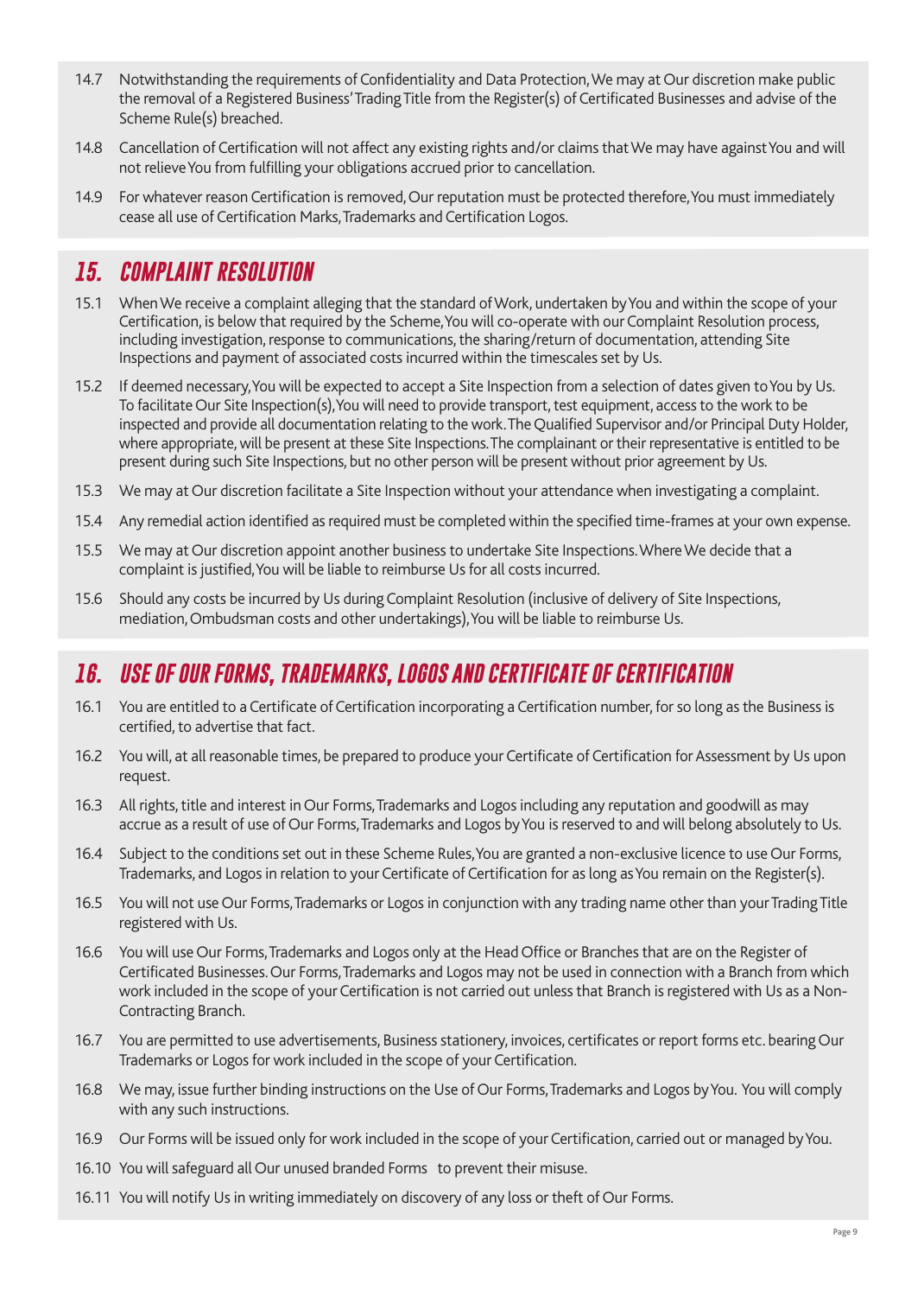# *17. MISUSE OF OUR FORMS, TRADEMARKS, LOGOS AND CERTIFICATE OF CERTIFICATION*

- 17.1 You will not issue any of Our branded Forms in respect of work included in the scope of your Certification unless You carried out the work and the form is appropriate.
- 17.2 When offering to undertake the design, construction, inspection, testing or Certification of Work not included within the scope of your Certification, You will not imply by the use of advertisements, Business stationery, invoices, certificates or report forms etc, bearing Our Trademarks or Our Logos that You are approved by Us for that work.
- 17.3 If your Trading Title is removed from the Register of Certificated Businesses:
	- (a) your license to use Our Forms, Trademarks, and Logos will cease with immediate effect; You will:
		- (i) retain no rights to use Our Forms, Trademarks, and Logos
		- (ii) cease all use of Our Forms, Trademarks, and Logos with immediate effect
		- (iii) not use, display, or permit to be used or displayed any reproduction, print or replica of Our Forms, Trademarks and Logos in any form or on any material
		- (iv) not exhibit or allow your Certificate of Certification to be exhibited anywhere
		- (v) immediately destroy your Certificate of Certification and all Our unused Forms
		- (vi) not use Our Forms, Trademarks or Logos in any manner or for any purpose, nor will You in anyway represent yourself as being registered

# *18. APPEALS*

- 18.1 You may make an appeal against any decision made by Us relating to Our Certification activities, excluding nonpayment of fees. The grounds for appeal must be sent to Us, in writing, within 14 days of the date of the notification of the decision.
- 18.2 We will make a ruling within a reasonable time scale on the appeal submitted. No person who participated in making the decision being disputed will participate in Our consideration of your appeal.
- 18.3 If You do not accept Our ruling You may make a final written appeal which will be heard by an appeals committee. The appeal and grounds for appeal including all supporting documentation must be sent to Us, within 28 days of the date of the notification of the ruling.
- 18.4 We will confirm receipt of your appeal and the date of the appeal committee review. The appeal committee will be made up of individuals who have had no prior involvement with the decision under appeal.

The appeal committee will have full powers to:

- (a) uphold the appeal and either to reverse or modify the decision appealed against, subject to any conditions that the appeal committee may apply; or
- (b) reject the appeal
- (c) in the absence of any order by the appeal committee to the contrary, each party will bear its own costs.
- 18.5 The decision of the appeal committee will be final, conclusive and binding on Us and You.

Full details of the appeals process is outlined within Our Appeals Guidance Leaflet which is available on our website or upon request.

# *19. CONFIDENTIALITY*

All information acquired and held by Us in respect of You and your Business, other than that published on the Register(s) of Certificated Businesses, will be held by Us in confidence, except as required by an accreditation body, by law, by Government, by a Scheme Owner or to confirm compliance with these Scheme Rules.

Information acquired will not be disclosed by Us to other third parties without the prior written agreement from You.